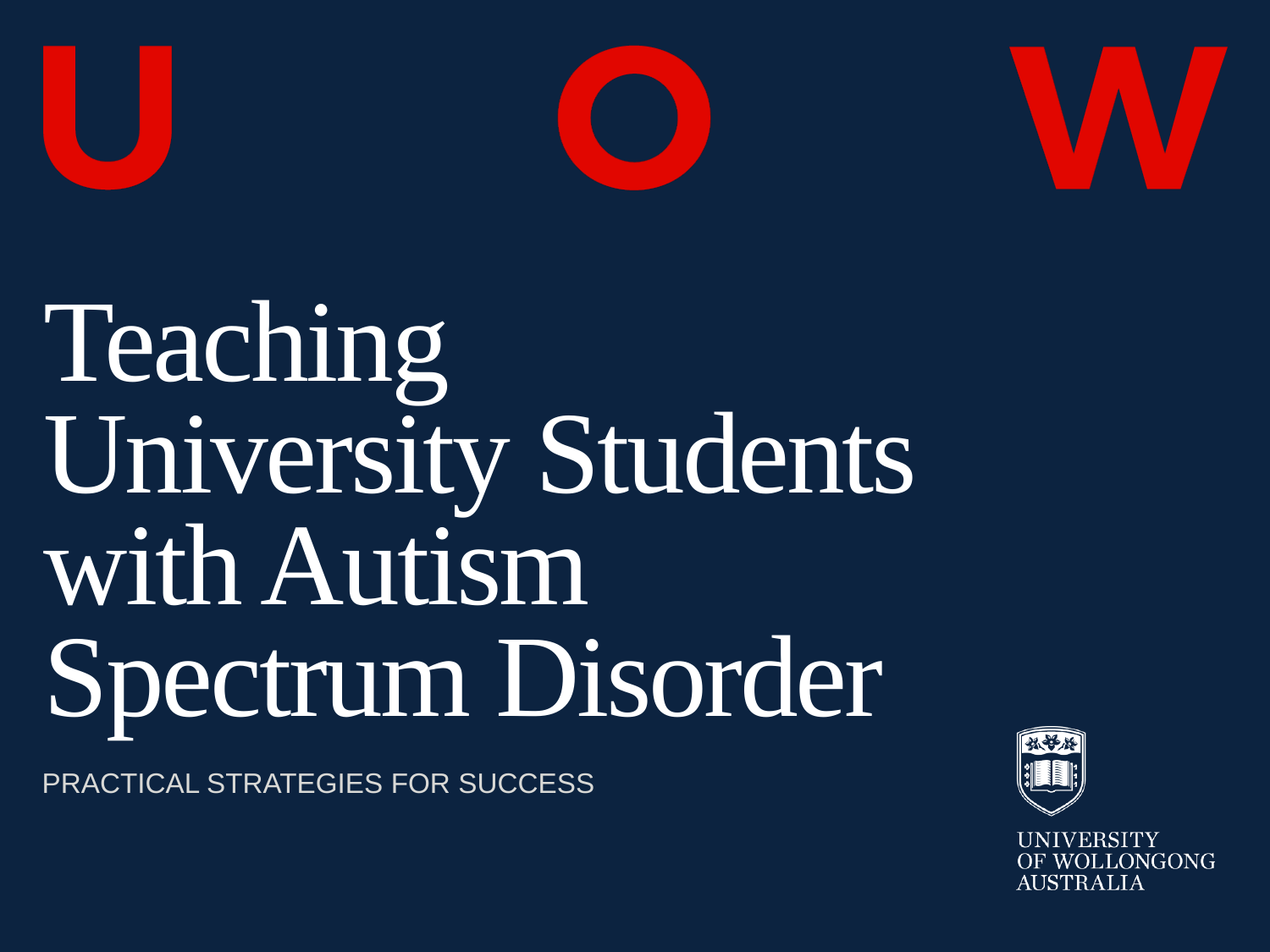### UOW Learning Development (Disability, Transition and Outreach)

KIMBERLEY McMAHON-COLEMAN



**UNIVERSITY OF WOLLONGONG AUSTRALIA**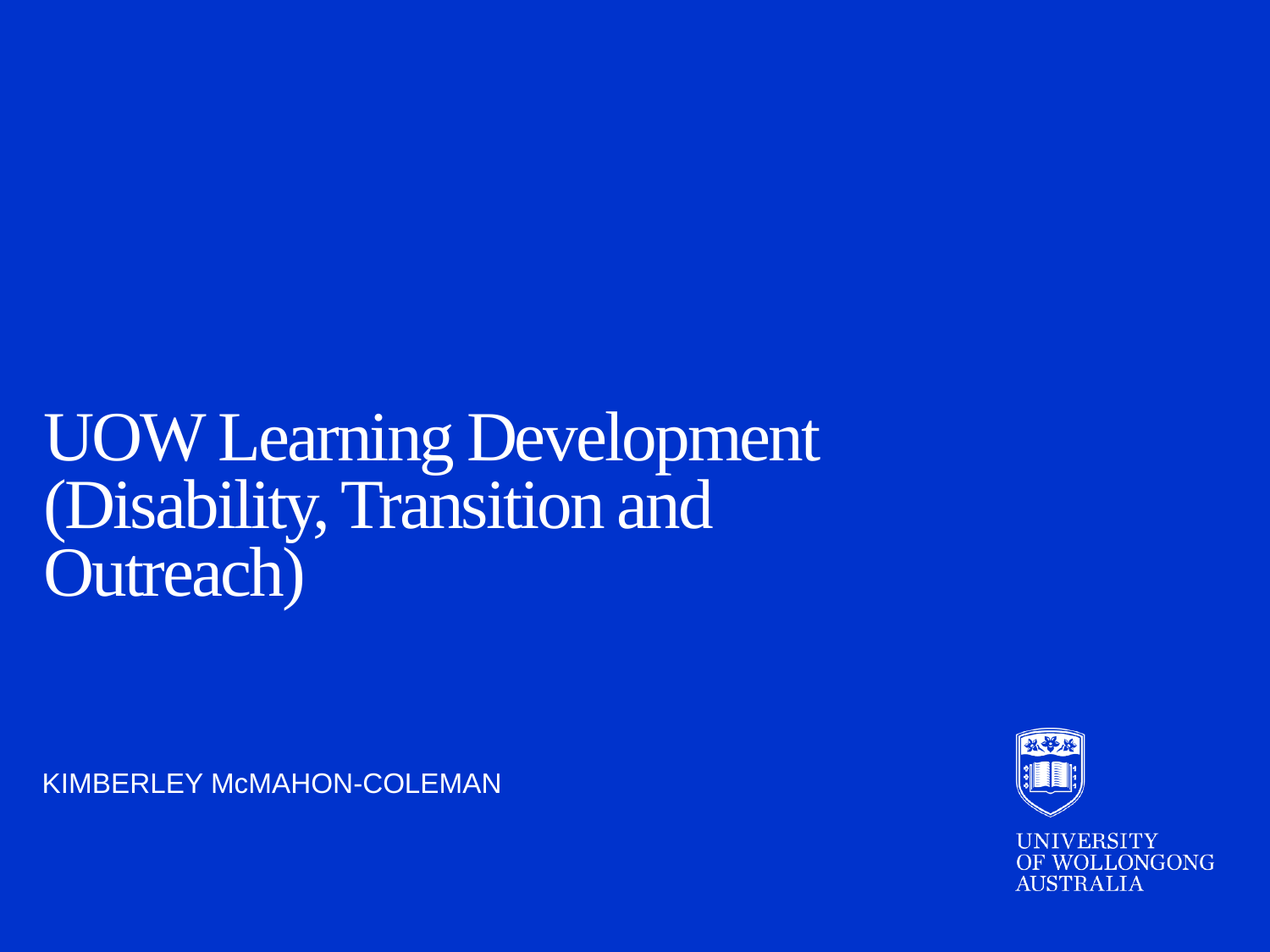### **Introduction STUDENT COHORT**



#### **Number of 20-24 year olds in postcompulsory education has significantly increased**

- Of these, 5.2% of Australian students identified as having a disability in 2009 (O'Neill, Strnadova and Cumming)
- Anecdotally, it seems that a significant proportion of those have ASD
- "Burgeoning population" (Wenzel and Rowley)
- Almost a quarter of students with ASD who enrol in tertiary education abandon it before completion

*Graph shows: 100 000 students in 1971 aged 20-24 were in higher education; almost 500 000 in 2011*

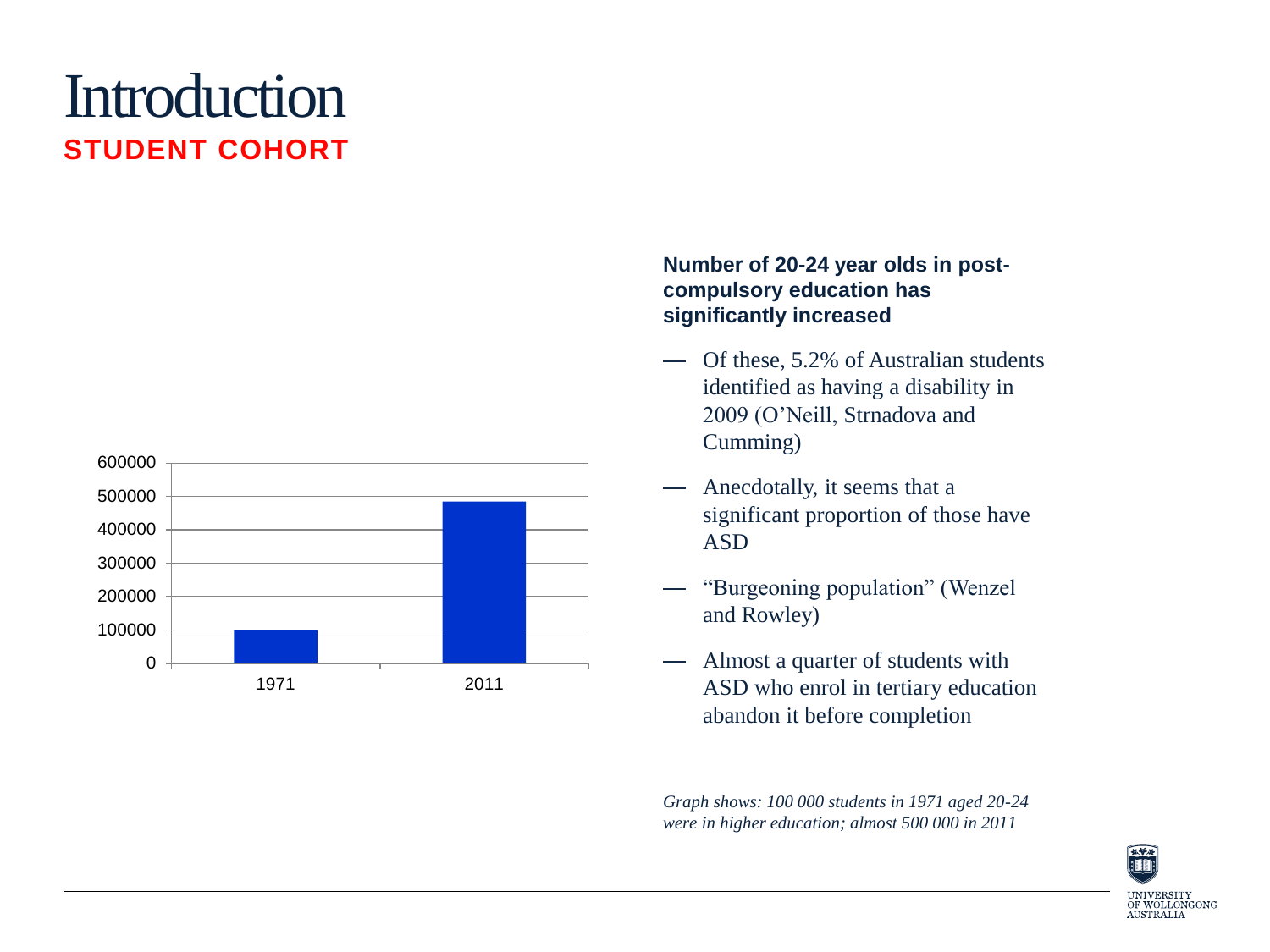

#### **PERSON CENTRED APPROACHES WORK BEST**

- Inclusive approaches work best
- Transition planning for students with complex needs occurs in advance of transition
- UDL makes curriculum accessible for *all* students, not just those with disabilities

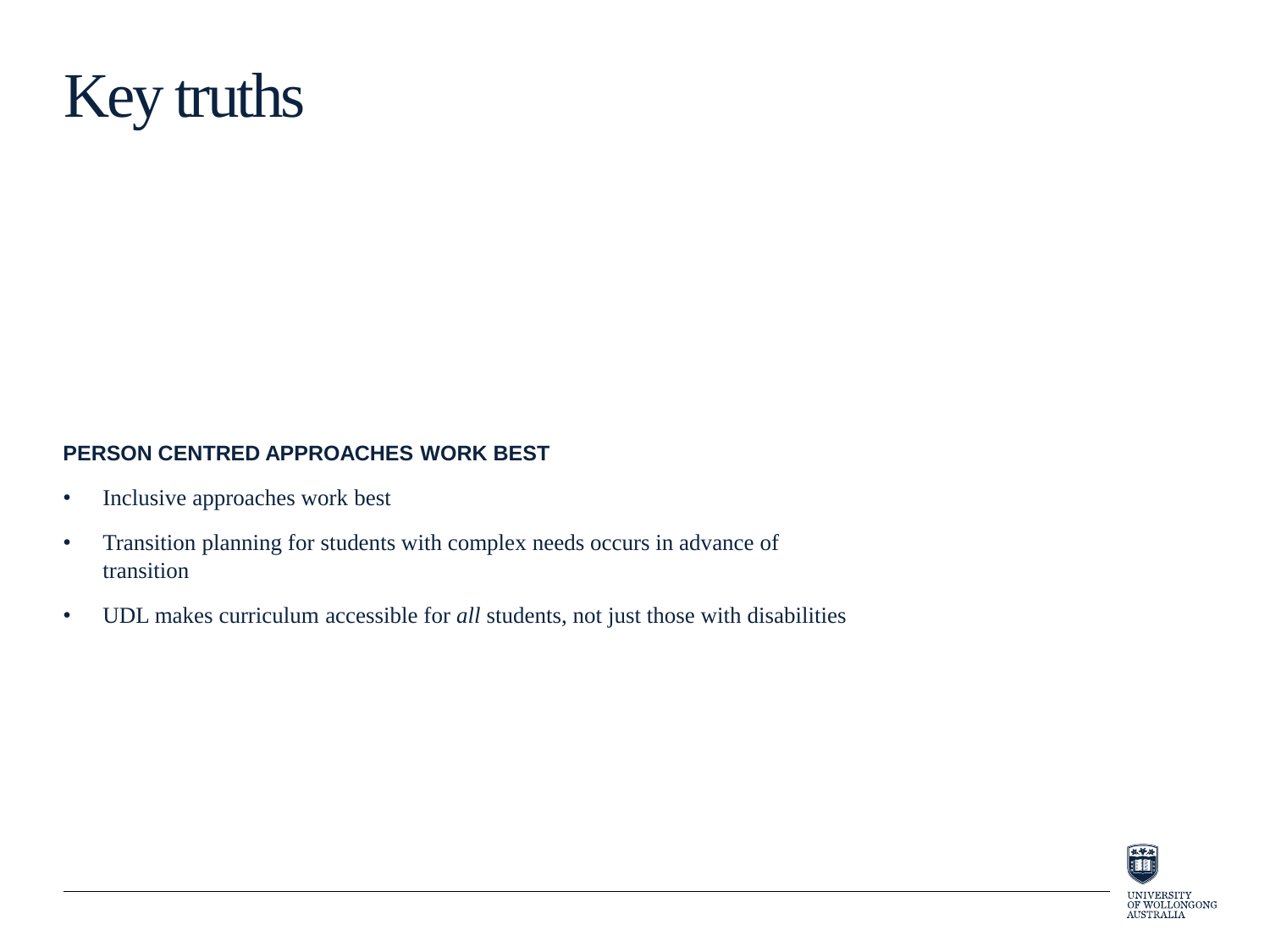### Unwritten Expectations

- Who explains the differences between
	- *Lectures and tutorials*
	- *Essays and reports*
	- *Email tone as opposed to chatting to your tutor in the corridor?*

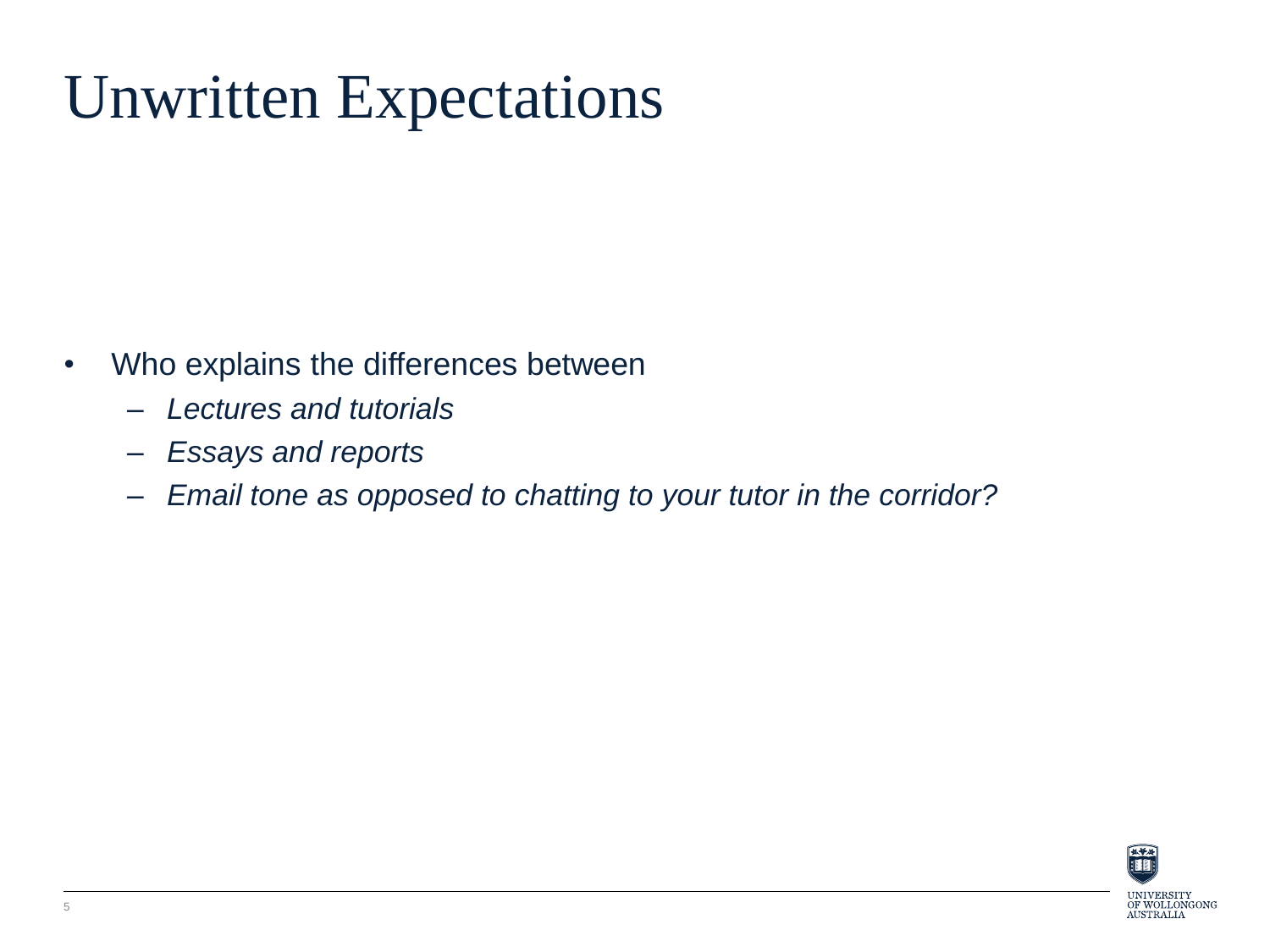### Usually these tasks fall to University teachers

- Potential issues with this:
	- May not know they need to do it
	- May assume it's been done
	- May not "have time" in curriculum
	- Have typically understood information quickly
	- May not have empathy for those who atypical learners
	- Are fairly unlikely to have pedagogy to assist atypical learners, even if they do have the empathy.

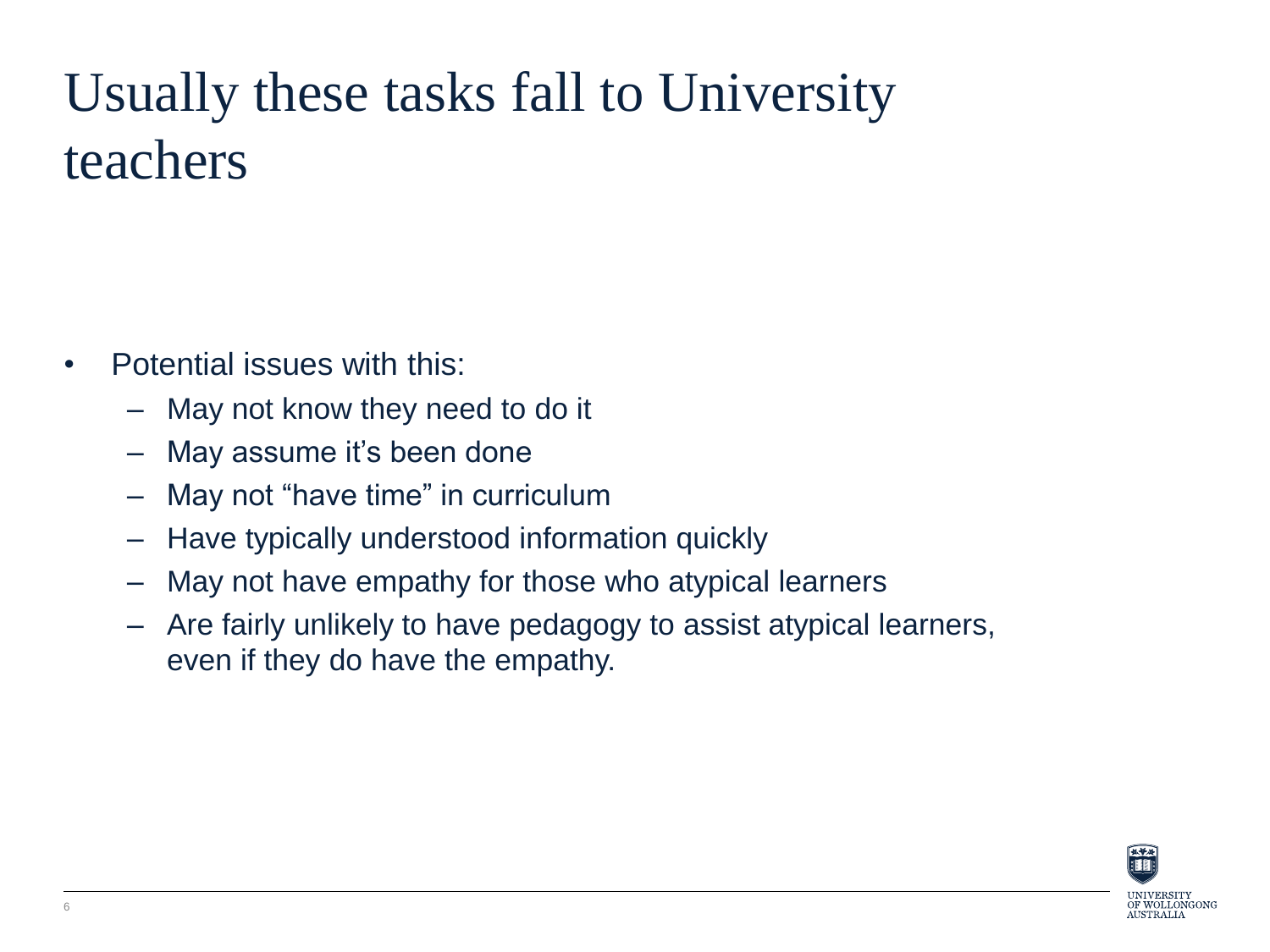### All students learn differently

- Multi-modal information provision (write it, say it, post it online—what else?)
- Visual slides may assist cognition
- Write descriptions of visual images for those who need assistance

(for example, students using text-to-speech software)

<https://www.naturalreaders.com/>

Image contains: *Yoda, wise teacher*



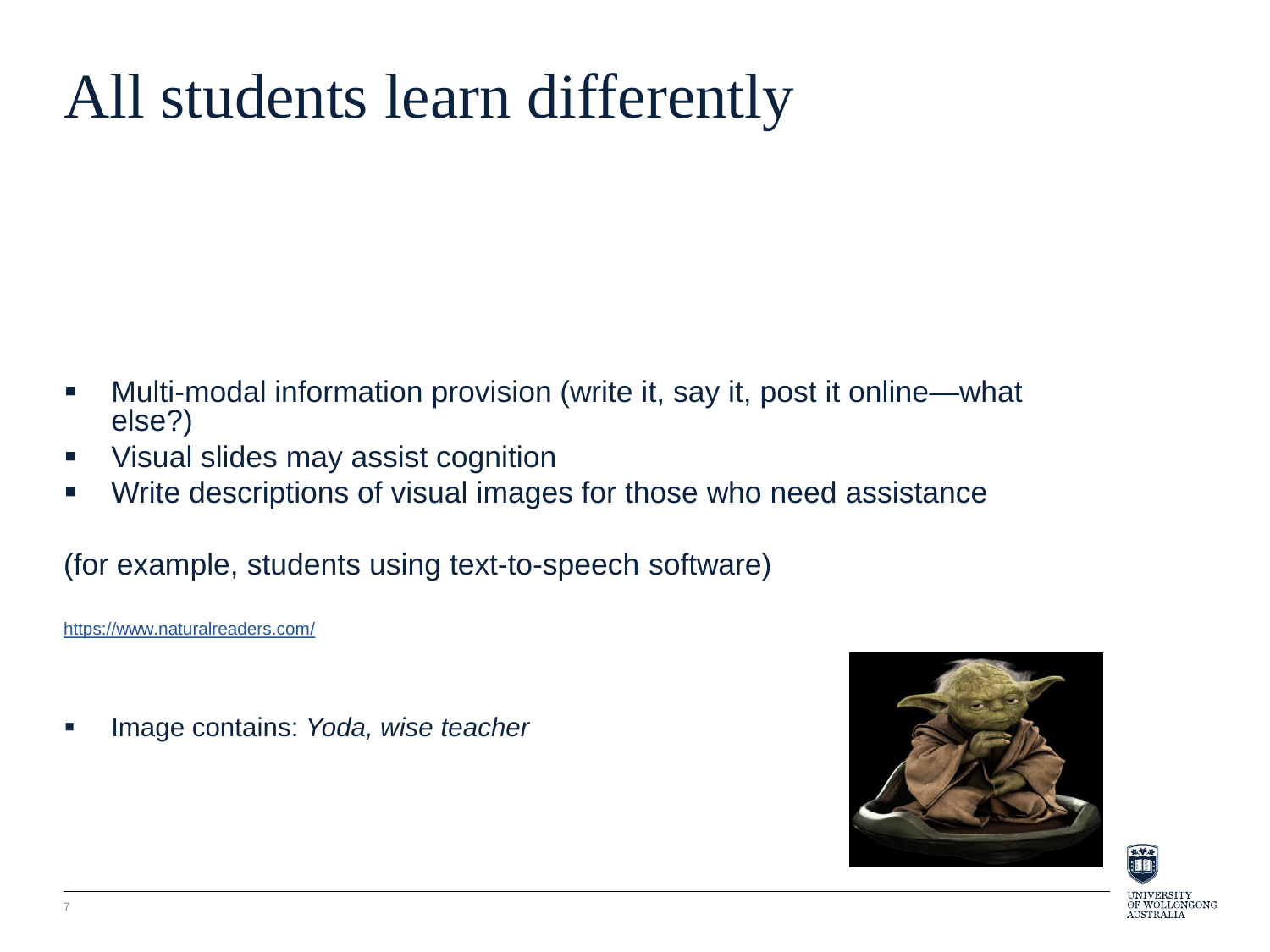### Run this slide through *Natural Readers* …

- Multi-modal information provision (write it, say it, post it online—what else?)
- Visual slides can assist cognition
- **Write descriptions of visual images**

(some students may be using text-to-speech software)

*This very concrete example demonstrates to teachers the impact of leaving out the image descriptors*



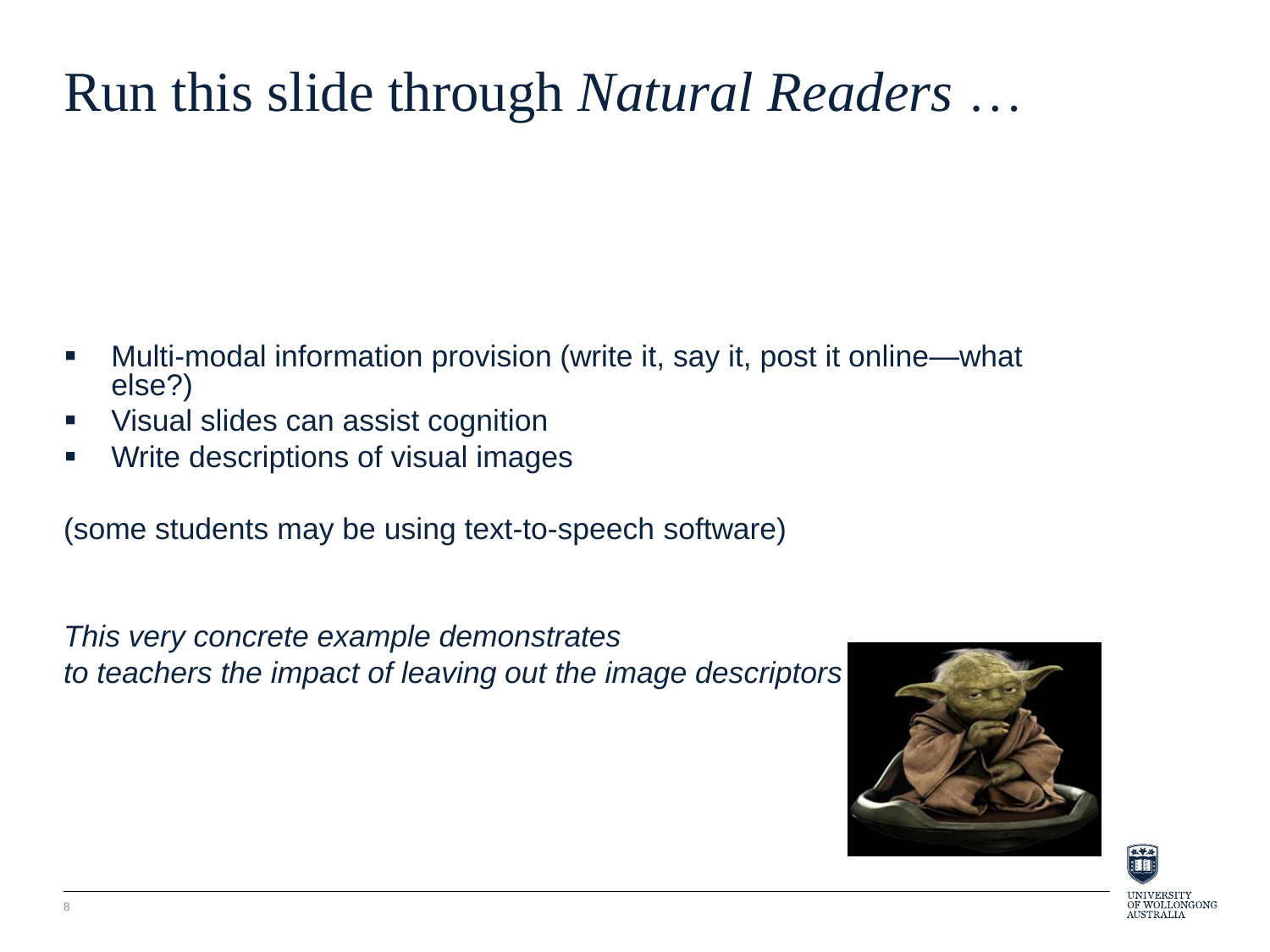#### **SIMPLE STRATEGIES:**

- Use multimodal instructions
- Repeat information and instructions
- Give students with anxiety "warnings" about what's coming up in class
- List vocabulary—tabular nasa/*tabula rasa*

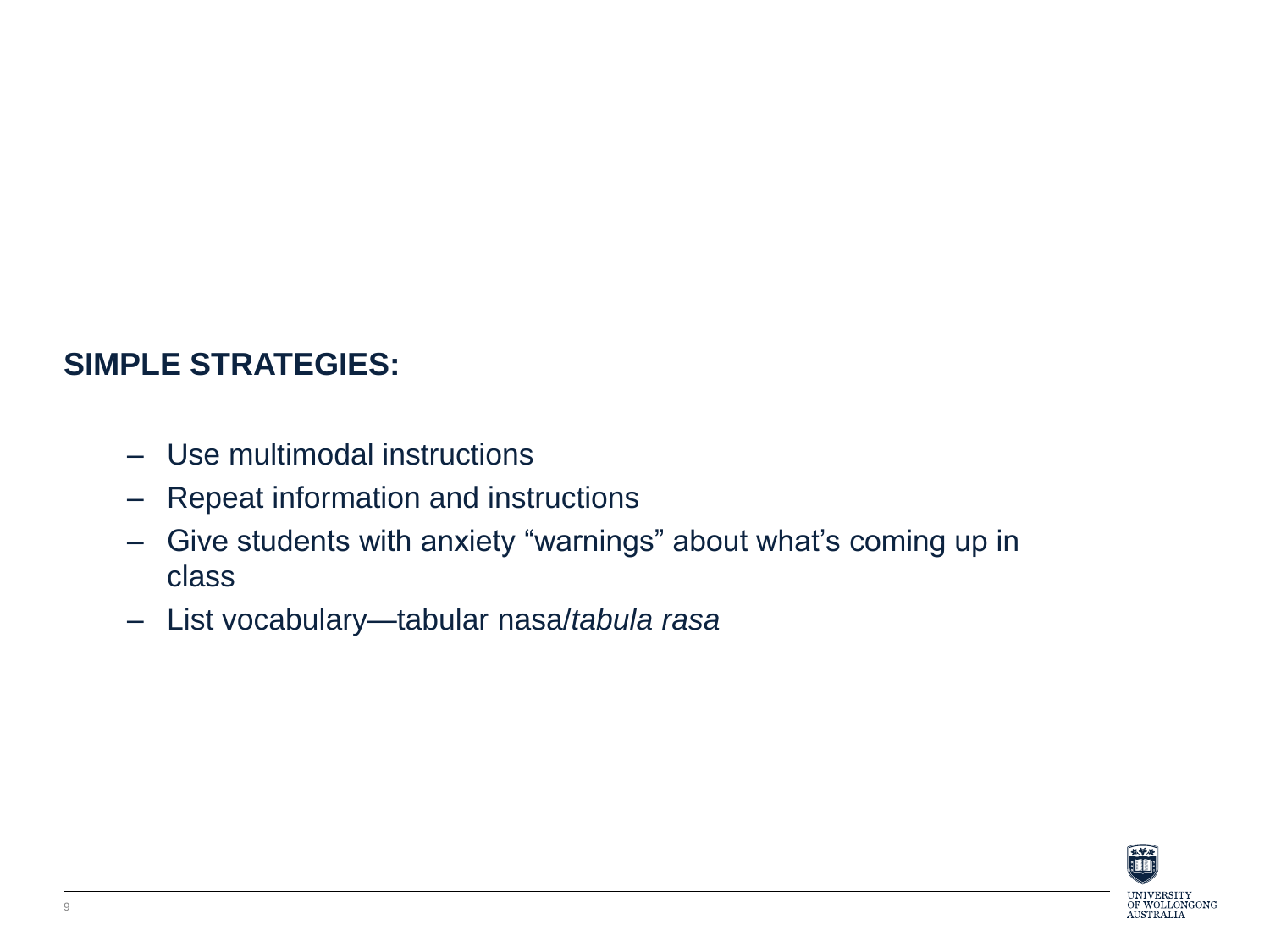### Interpreting Assignment Tasks **"EXPLAIN MORE THAN YOU THINK YOU HAVE TO" (p117)**



A GUIDE TO DEVELOPING ACADEMIC **CAPACITY AND PROFICIENCY** 

**Kimberley McMahon-Coleman** and Kim Draisma

#### **PROCESSES AS WELL AS CONTENT**

- Explain how to submit
- Explain consequences of inaction
- Make examples available
- Get someone to check your subject outlines
- Think about what you are testing
- Limit metaphors

*Images contain: Book Cover; cake emoji*



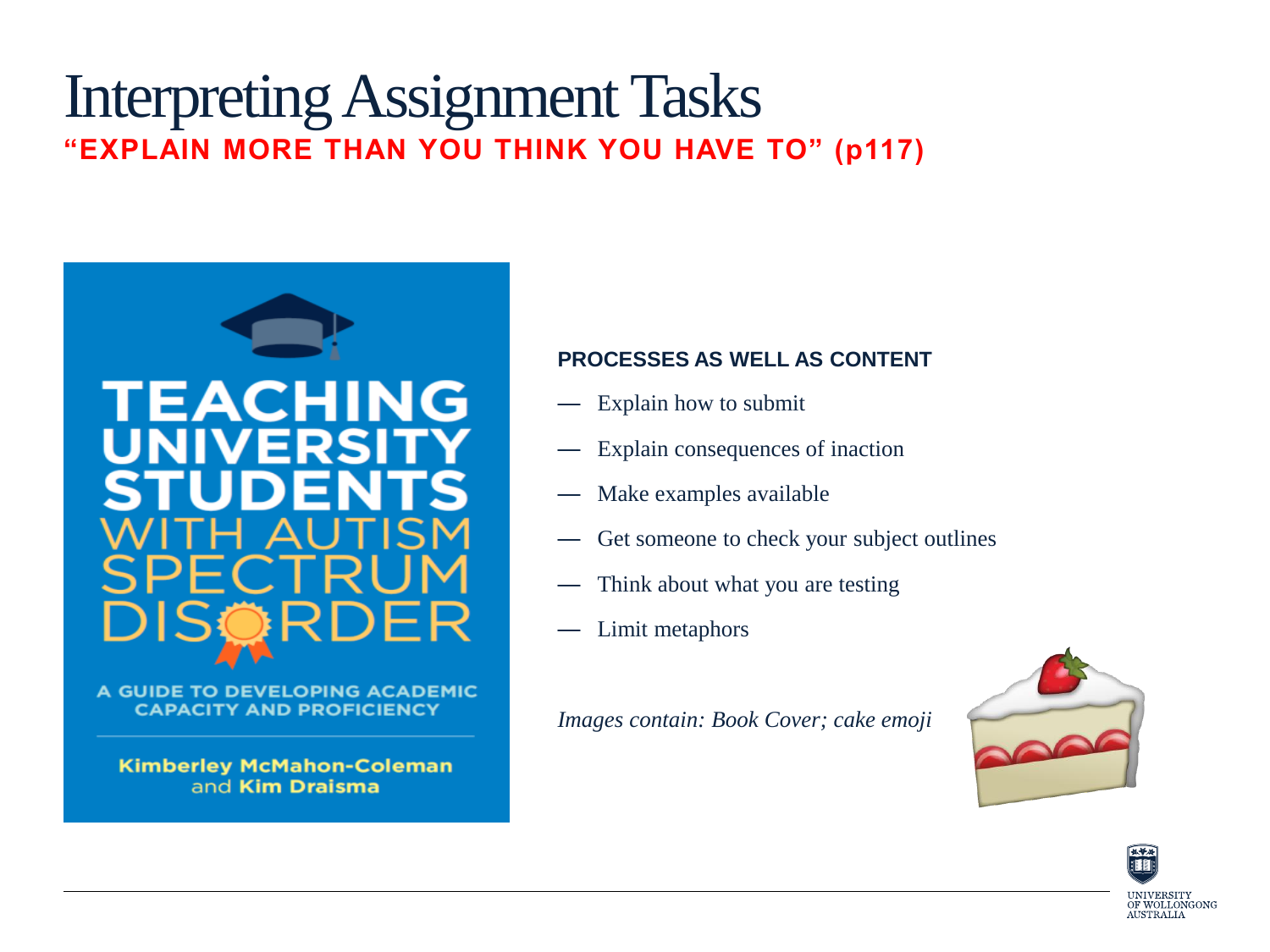# Working Around Rigidity of Thinking

• Can manifest in classes, or at subject/degree level

### **Simple Strategies:**

- Lay out the options clearly and logically
- Hope for the best

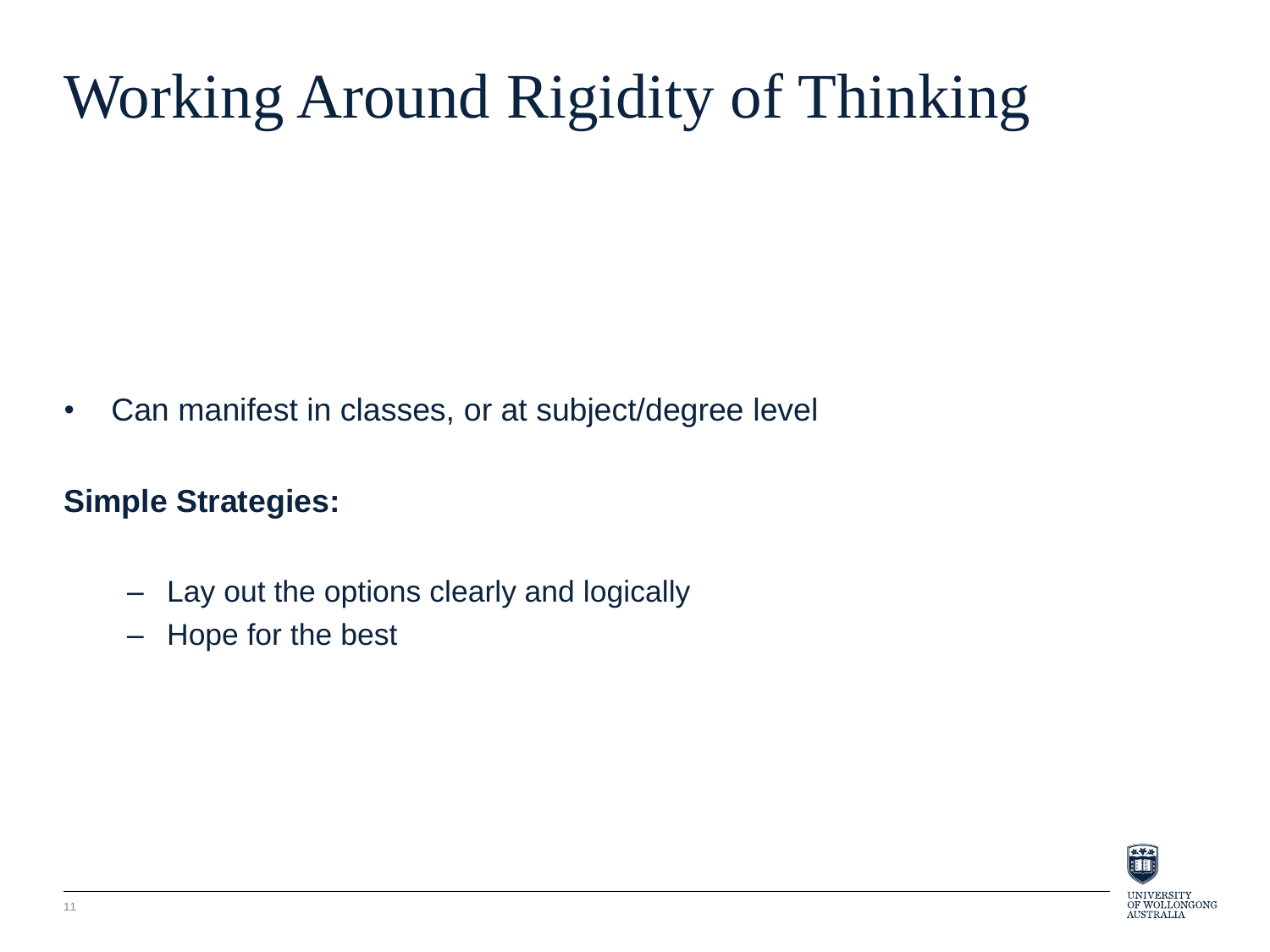## Self-Monitoring

- May need to be developed with regard to some behaviours, as well as academics
- Be wary of the "procrastination—perfectionism loop"
- Students on the spectrum often have increased anxiety

### **Simple Strategies:**

- Don't assume the worst motivations—context is everything!
- Don't debate in front of an audience
- Politely redirect
- Wait for the respect for "rules" instinct to kick in
- Ask open questions—but ones that elicit useful responses

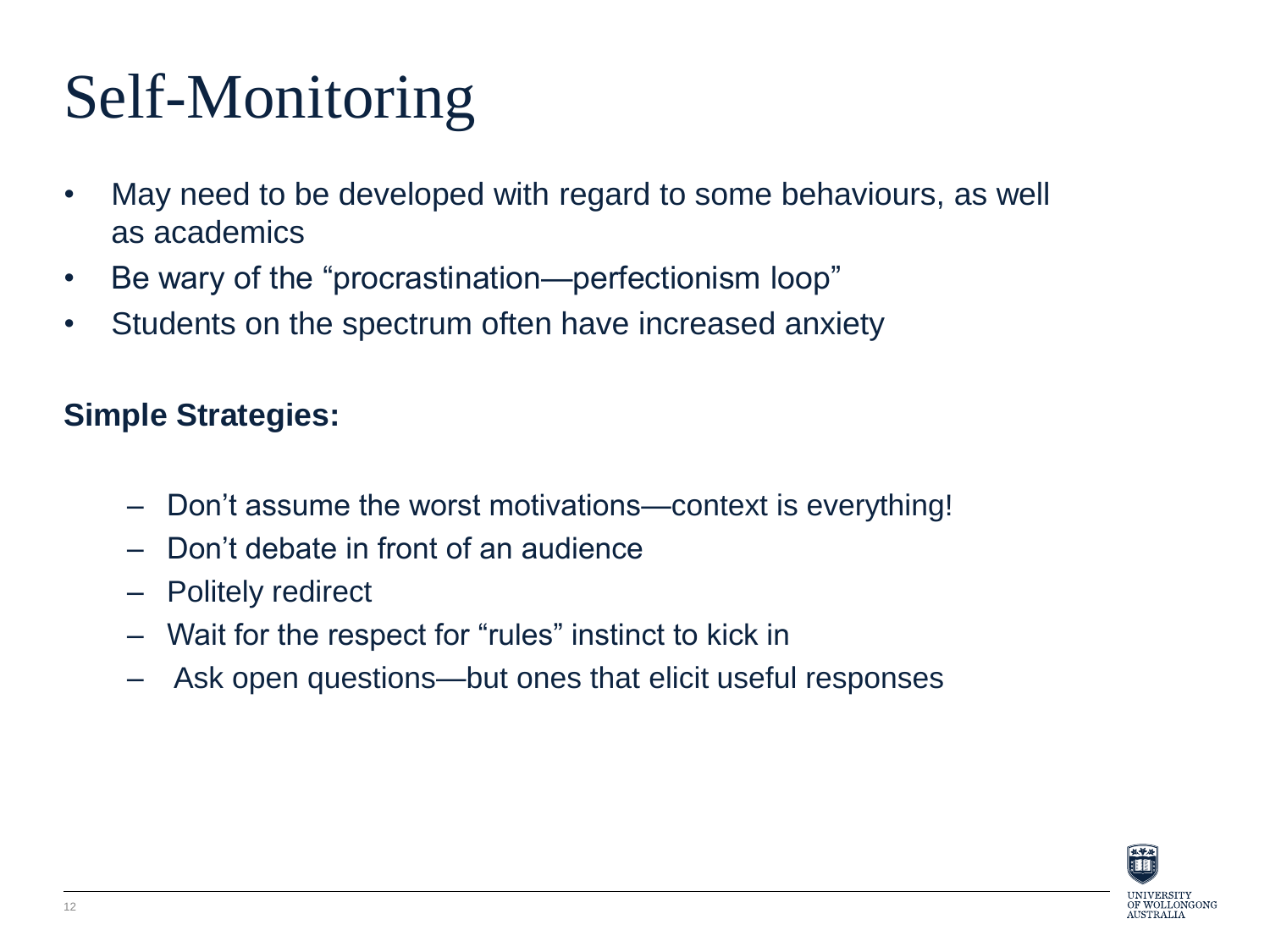

- **S**tatement
- **E**vidence
- E**X**planation
- wh**Y**

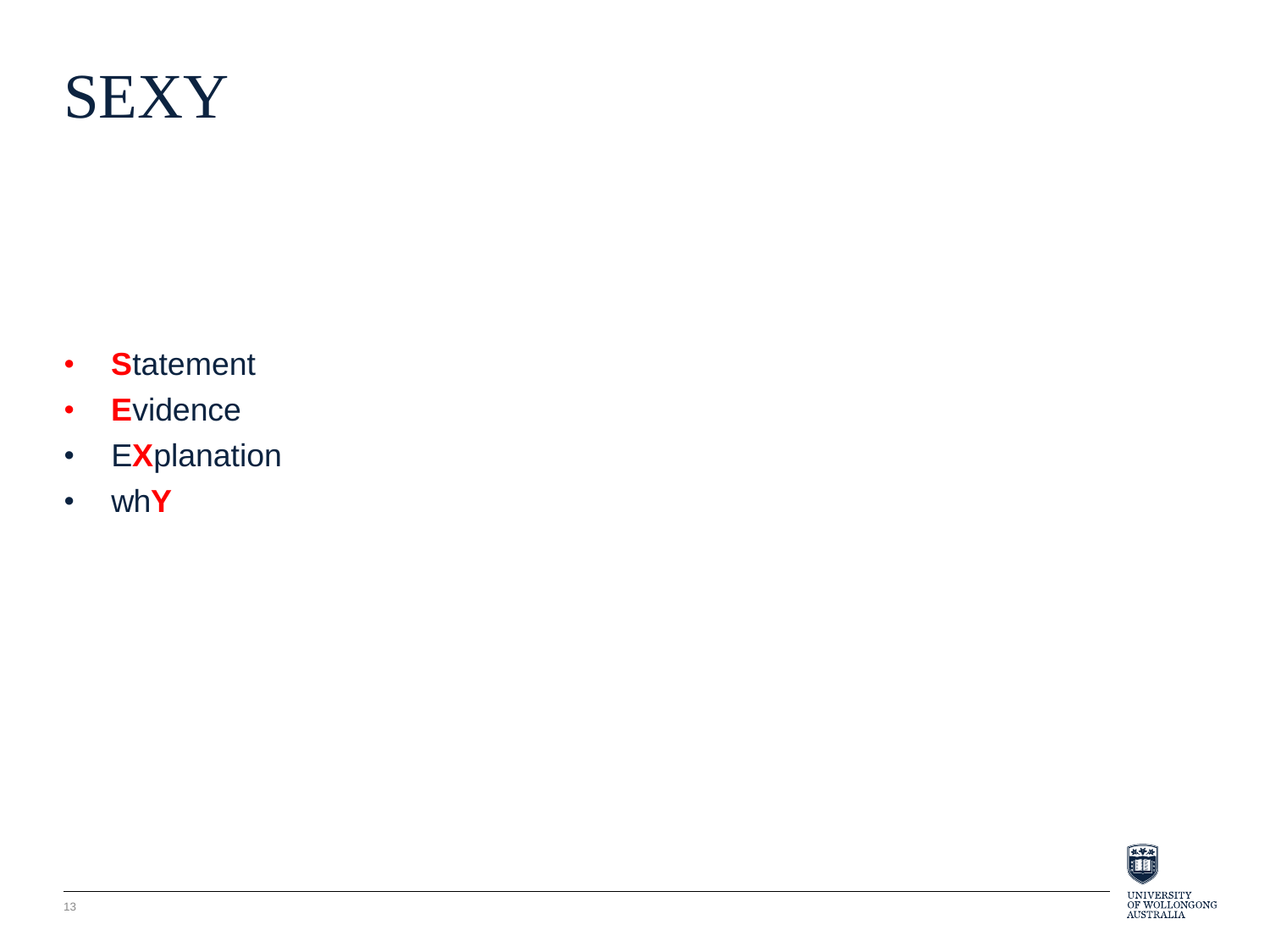## Multi-Tasking

- Self-Monitoring, Multi-Tasking and Project Planning are related areas
- Areas where any issues around perfectionism and/or executive Function will become apparent
- Students may need to be taught strategies for prioritisation and competing deadlines.

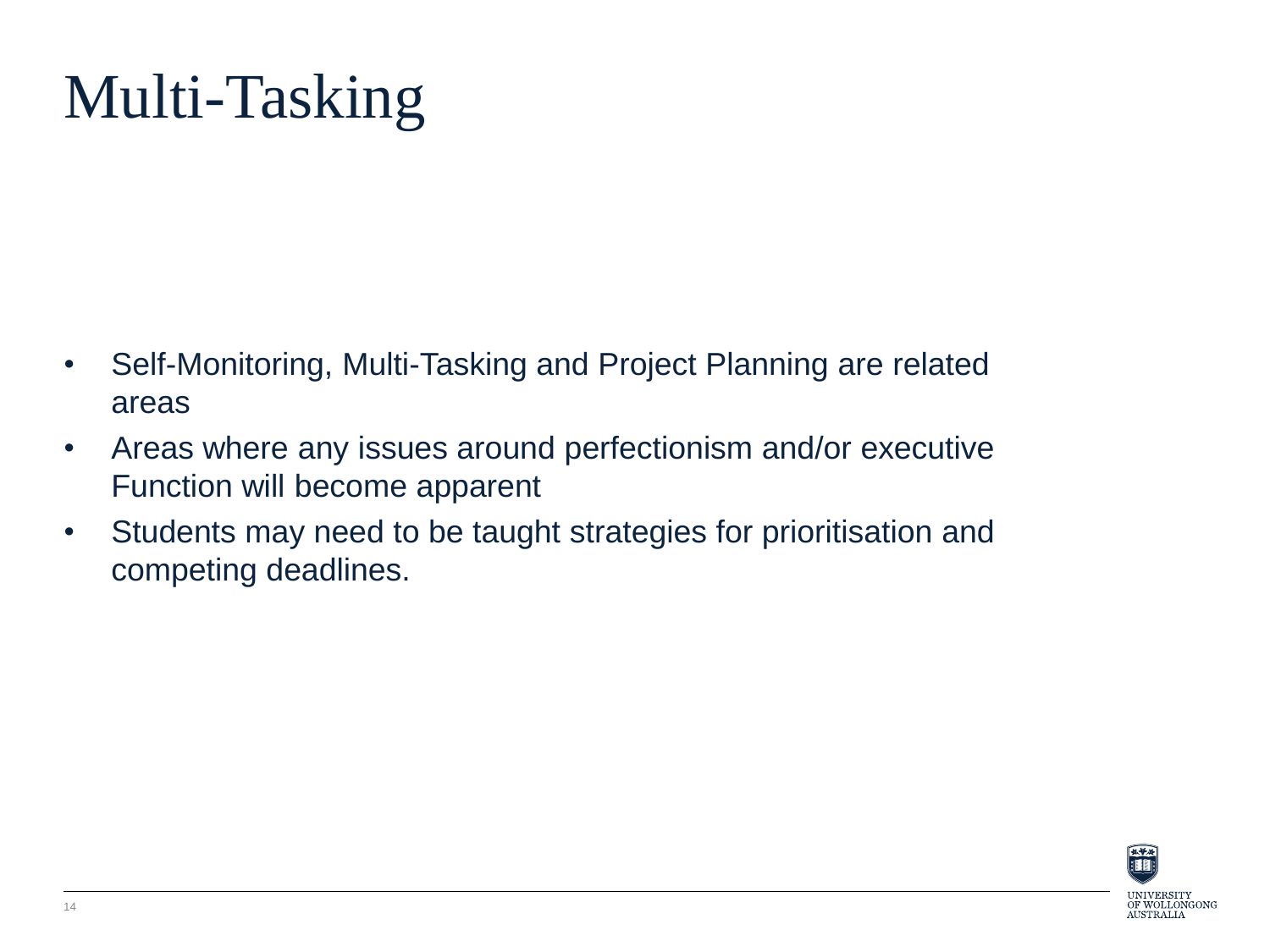## Project Planning

• Teach students to think about the relationship between times/weightings/marks

### **Simple Strategies:**

- Use available AT eg *Wunderlist, Pomodoro, MotivAider,* phone timers/alarms
- Also BlockSite, SelfControl, Rescue Time

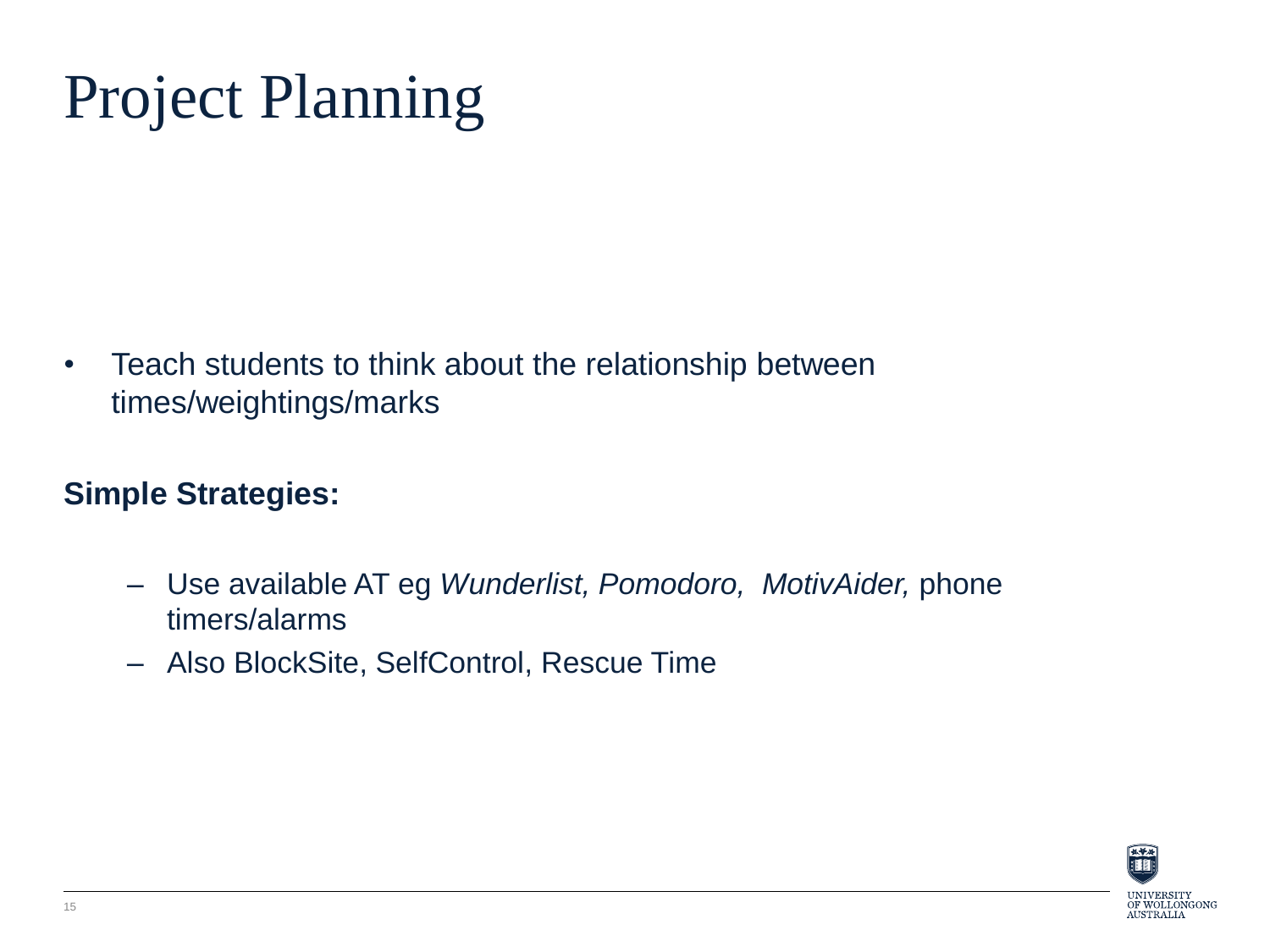

#### **NB: EXPLAIN THAT THE RATHER ALARMING TITLE IS A PUN ON THE PHRASE, "DEADLINE"!**

#### **CUSTOMISABLE WORDS PER MINUTE GOALS**





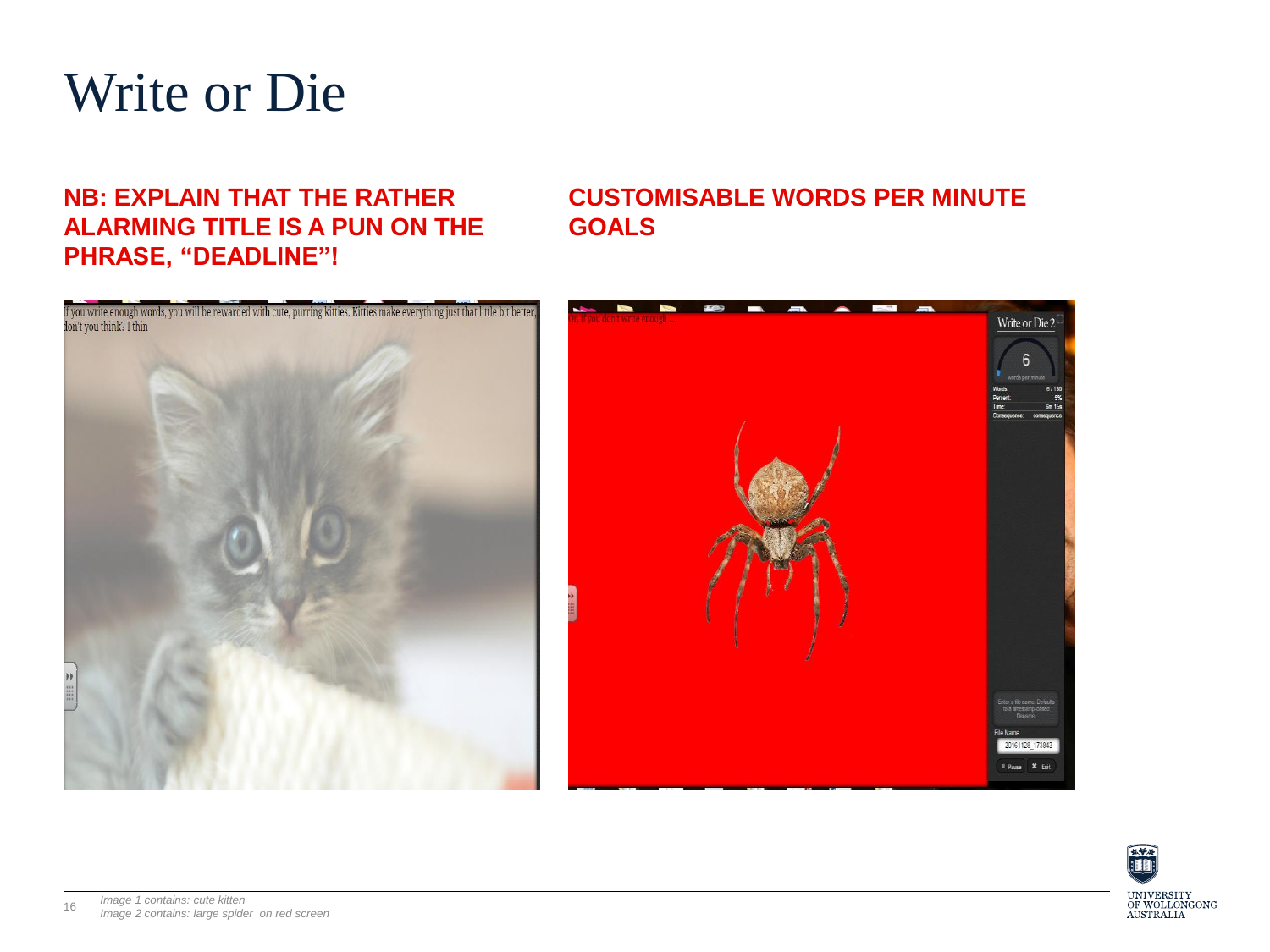### **Conclusion**



#### **GOOD INCLUSIVE EDUCATIONAL PRACTICE**

Looks a lot like good teaching practice, generally

#### **IF YOU IMPROVE CLARITY OF EXPECTATIONS ACROSS THE FYE**

You will help *all* students, including those with ASD diagnoses

#### **WE SHOULD CONTINUE TO TAILOR**

additional, quality individual interventions while lobbying for systemic change.

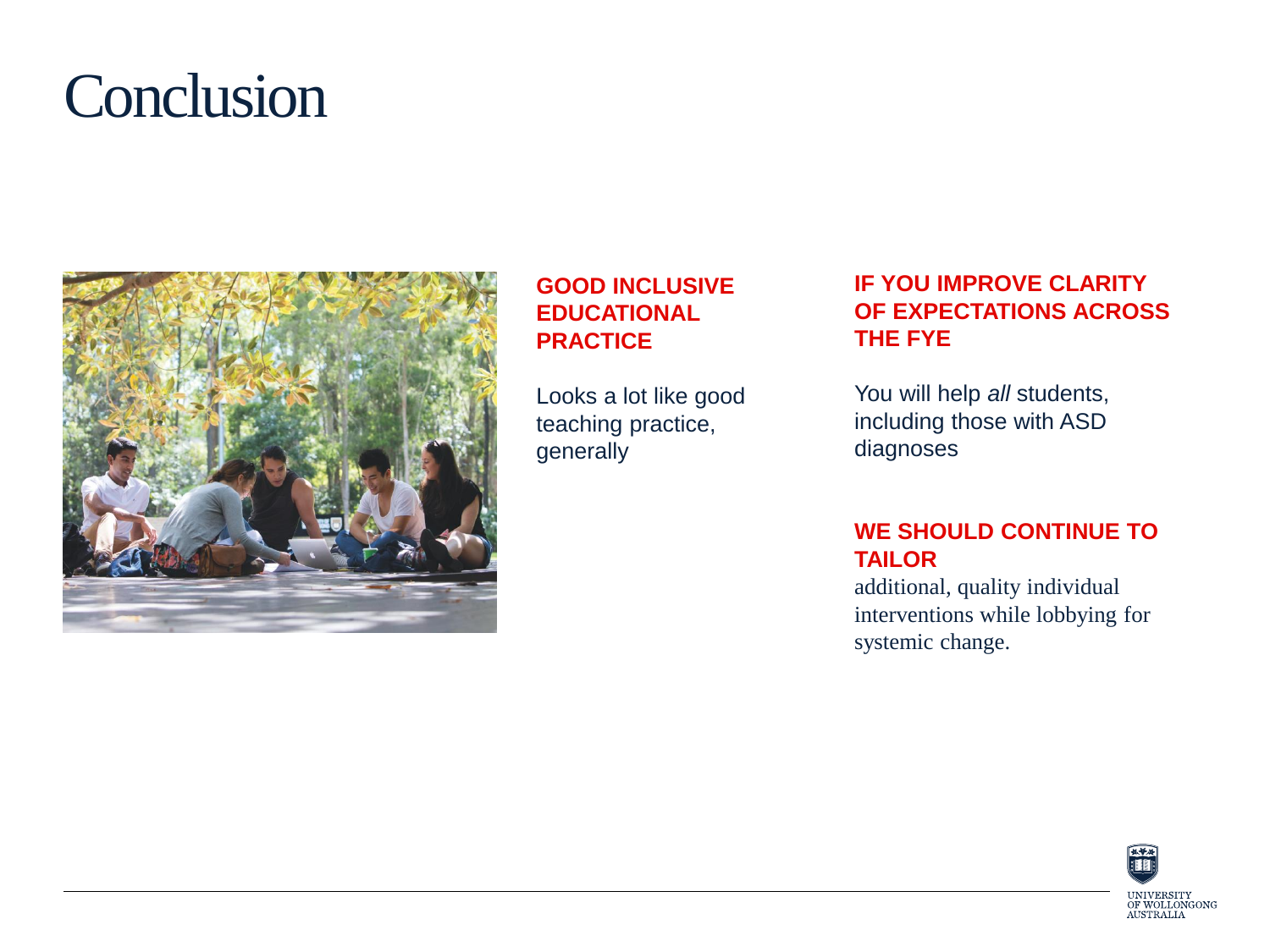### "If you've met one person with Autism …"

**… you've met one person with Autism"**

Dr Stephen Shore

• There are no "silver" bullets"



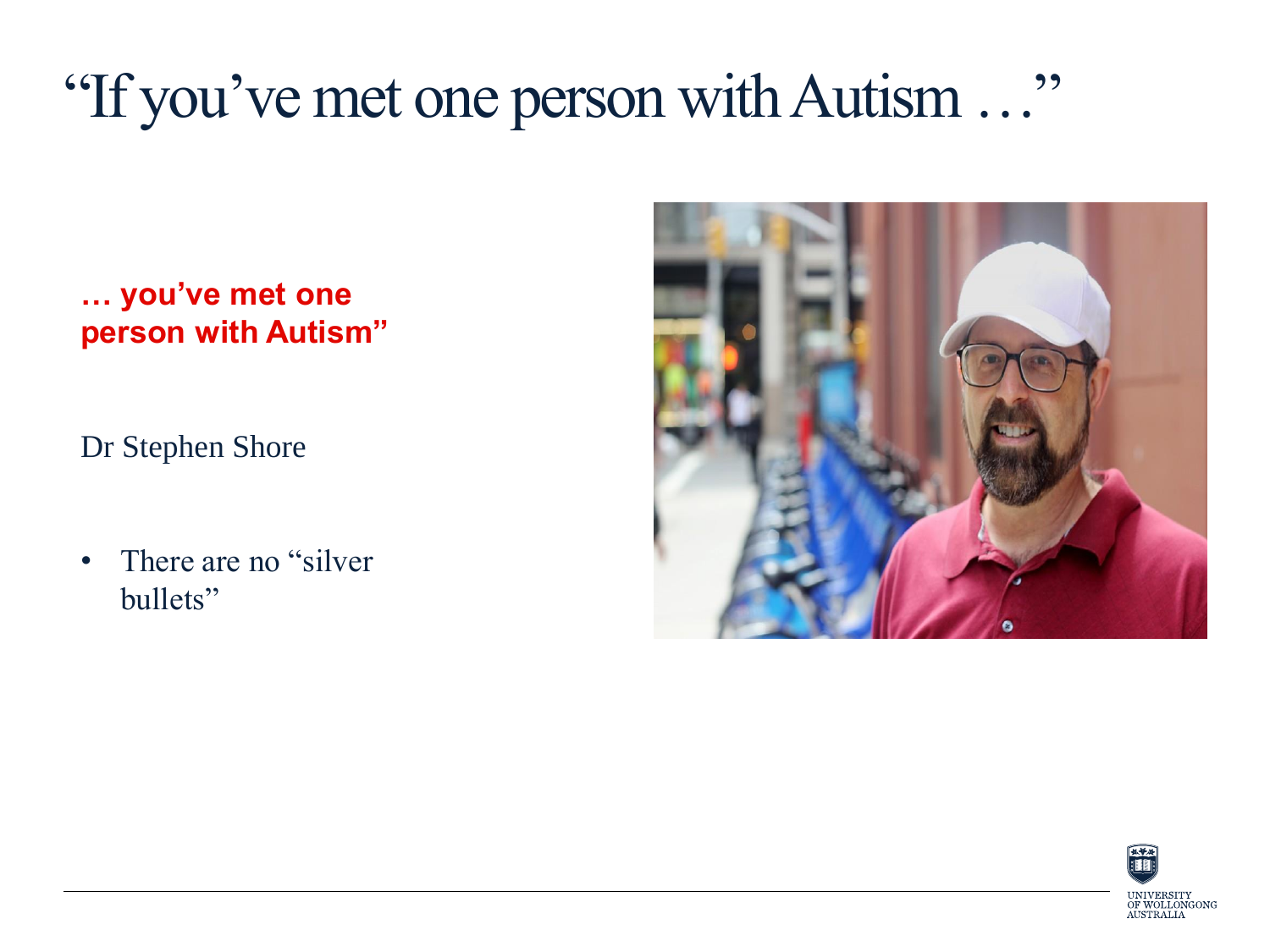

#### **" These are students who …**

are typically very interested in the subject matter, very motivated to do well, very keen to follow rules, and willing to apply the strategies we share … they are also largely appreciative of our help.

### **Don't we wish all students were like that?"**

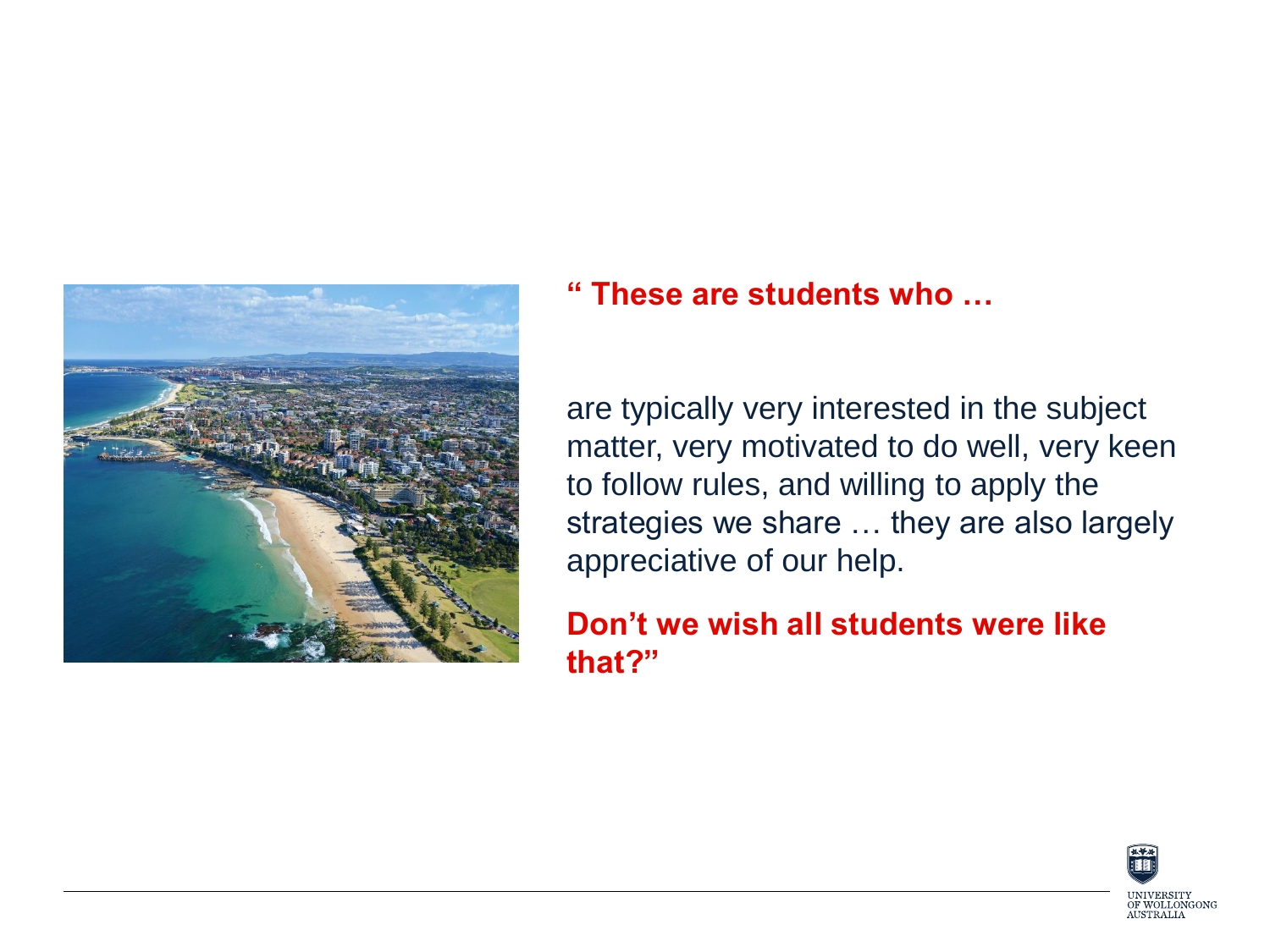# Bibliography

Australian Bureau of Statistics. "Year 12 Attainment (4102.0)." 2012. *Australian Social Trends, March Quarter 2011.* 15 November 2016. <www.abs.gov.au/socialtrends>.

Autism Spectrum Australia (ASPECT). "We Belong Study." 2013. <www.autismspectrum.org.au/sites/default/files/Autism\_Spectrum\_WE\_BELONG\_Research\_Report\_FINAL\_LR\_R. pdf>.

Dixon, Roselyn M. and Kathleen Tanner. "The Experience of Transitioning Two Adolescents with Asperger Syndrome in Academically Focused High Schools." *Australasian Journal of Special Education* 37.1 (2013): 28-48.

Eckes, Suzanne and Theresa A. Ochoa. "Students with Disabilities: Transitioning from High School to Higher Education." *American Secondary Education* 33.3 (2005): 6-20. <http://www.jstor.org/stable/41064551>.

Gardner, Howard. *Frames of Mind: The Theory of Multiple Intelligences*. New York: Basic Books, 1993.

—. *Intelligence Reframed: Multiple Intelligences for the Twenty-First Century*. New York: Basic Books, 1999.

Garrison-Wade, Dorothy and Jean P. Lehmann. "A Conceptual Framework for Understanding Students with Disabilities' Transition to Community College." *Community College Journal of Research and Practice* 33.5 (2009): 415-443.

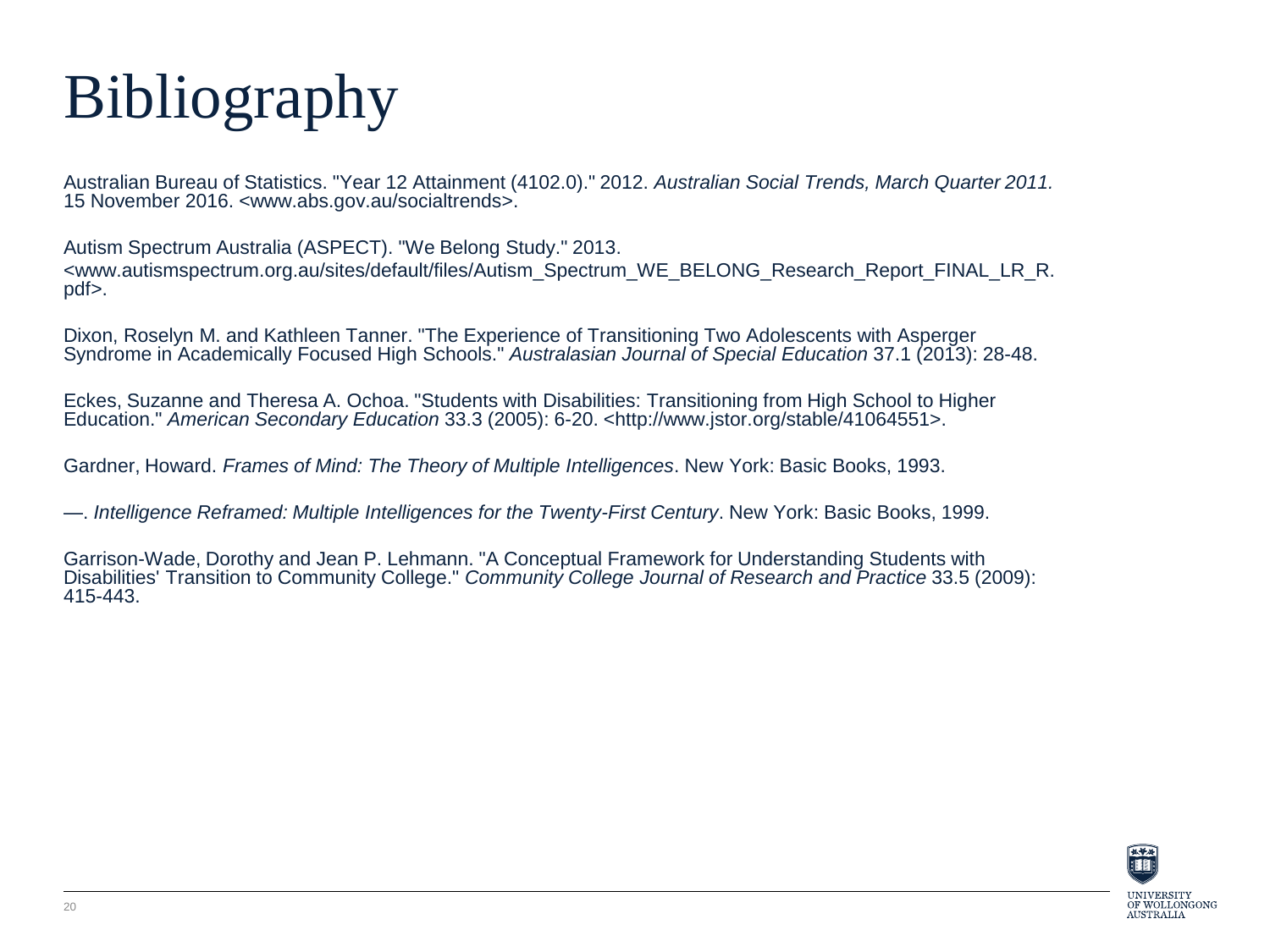McMahon-Coleman, Kimberley and Kim Draisma. *Teaching University Students with Autism Spectrum Disorder: A Guide to Developing Academic Capacity and Proficiency*. London and Philadelphia: Jessica Kingsley Publishers, 2016.

O'Neill, Sue C., Iva Strnadova and Therese M. Cumming. "Evidence-Based Transition Planning Practices for Secondary Students with Disabilities: What has Australia Signed Up For?" *Australasian Journal of Special Education* 40 (2016): 39-58.

Robertson, Scott Michael. "Neurodiversity, Quality of Life and Autistic Adults: Shifting Research and Professional Focuses onto Real-Life Challenges." *Disability Studies Quarterly* 30.1 (2010). <http://dsq-sds.org/article/view/1069/1234>.

Spencer, Sally A. "Universal desing for learning: Assistance for teachers in today's inclusive classroom." *Interdisciplinary Journal of Teaching and Learning* 1.1 (2011): 10-22. 5 January 2016. <http://files.eric.ed.gov.ezproxy.uow.edu.au/fulltext/EJ1055639.pdf>.

Strnadova, Iva and Therese M. Cumming. *Lifespan Transitions and Disability: A Holistic Perspective*. New York: Routledge, 2016.

vanBergeijk, Ernst, Ami Klin and Fred. Volkmar. "Supporting More Able Students on the Autism Spectrum: College and Beyond." *Journal of Autism and Developmental Disorders* 38 (2008): 1359-1370.

Wehman, P. "Individualized Transition Planning: Putting Self-Determination into Action." Wehman, P. (Ed.). *Life Beyond the Classroom: Transition Strategies for Young People with Disabilities*. Baltimore: Brookes, 2006. 71-96.

Wenzel, Christine and Laura Rowley. "Teaching Social Skills and Academic Strategies to College Students with Asperger's Syndrome." *Teaching Exceptional Children* 42.5 (2010): 44-50.